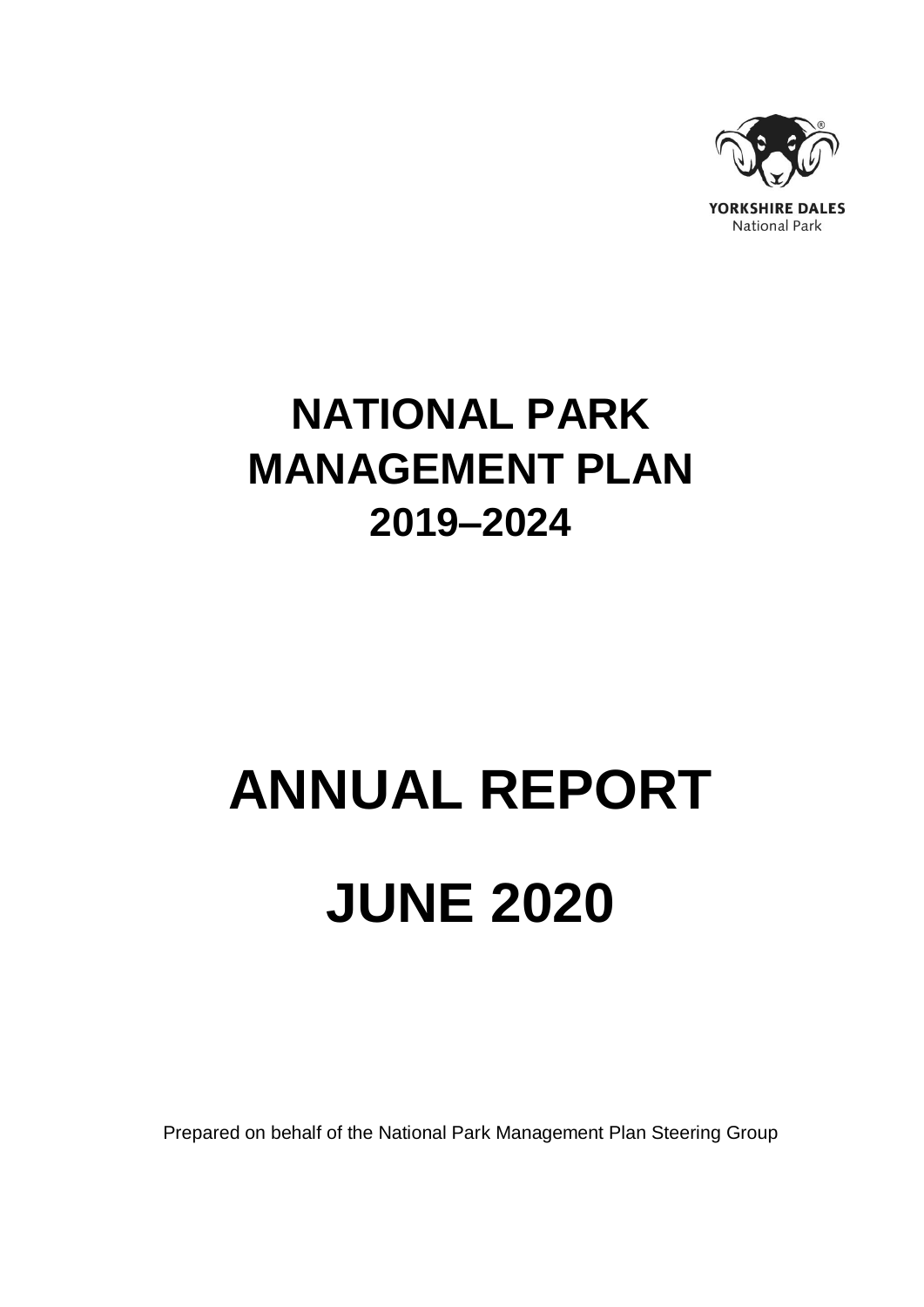

### **Steering Group**

**Cllr. Richard Foster** Craven District Council



**John Pedley** Cumbria Farmer **Network** 



**Paul Duncan** Natural England

**Cllr. Richard Good** Richmondshire District Council





**Goodfellow** Cumbria Tourism Businesses



**Lord Shuttleworth** Rural Estates (Cumbria/Lancashire)



**Jonathan Destination Dales** 

**Jane Langston** Eden District



**Adrian Thornton-Berry** Rural Estates (Yorkshire)

**Dan Hudson** South Lakeland District Council



**District Council** 

**Martin Christmas** Environment Agency

Council



**FARMER JETWORK** 

MILLENN

**Anthony Bradley** Yorkshire Dales Farmer Network

**David Sharrod** Yorkshire Dales Millennium Trust



**Crispin Thorn Forestry Commission Forestry** Commission England





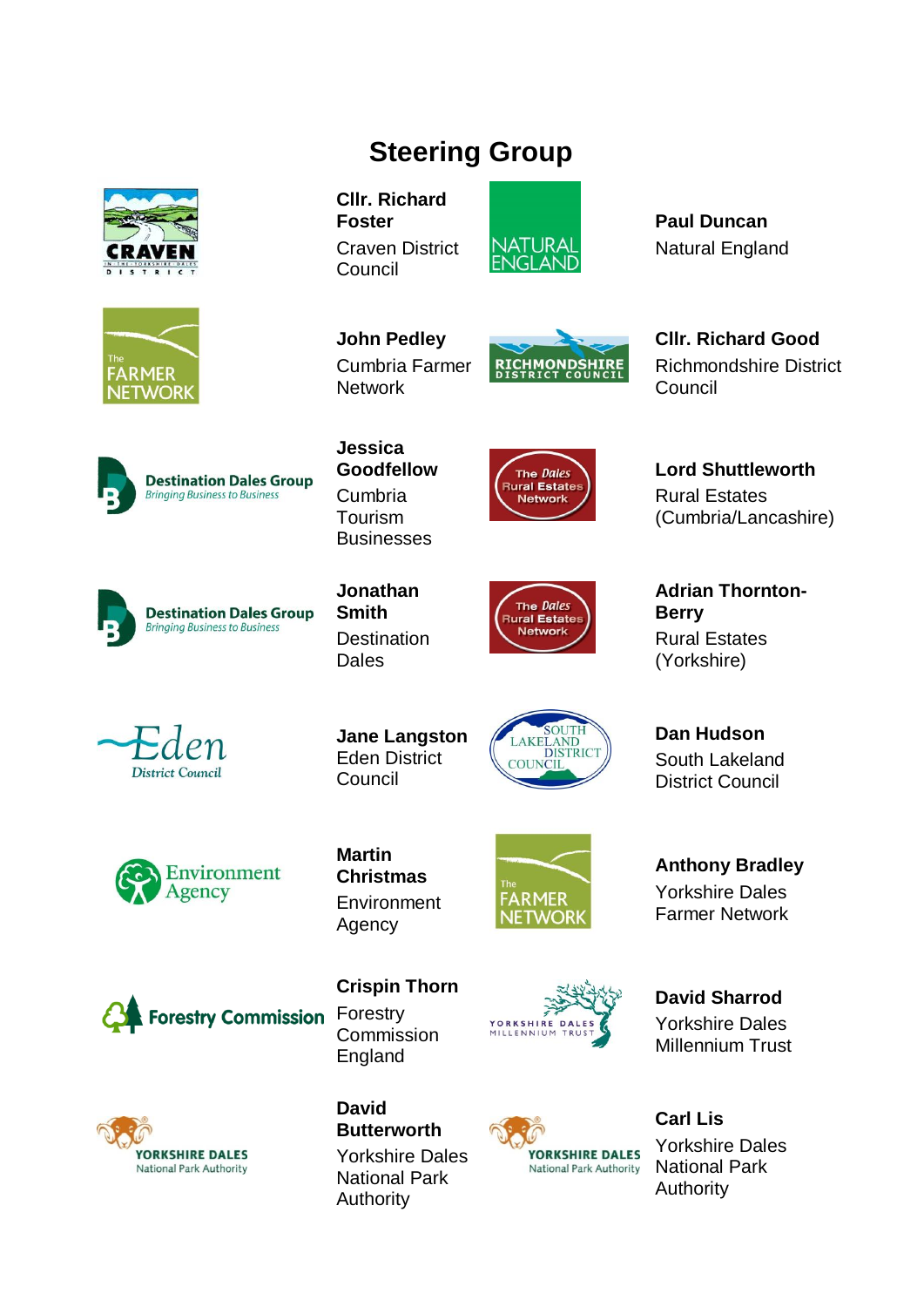## **Summary**



This report summarises the work undertaken in 2019-20 by a wide range of local partners towards achieving the 49 objectives that were agreed and set out in the Yorkshire Dales National Park Management Plan 2019-24. Full details of each objective, the many organisations directly involved, and the progress made can be found at:

<https://www.yorkshiredales.org.uk/about/national-park-management-plan/>

Significant achievements made collectively by local partners in the last year include:

- Produced a new simplified and updated Landscape Character Assessment for the whole of the National Park (A3);
- Placed 9.5km of overhead power lines underground through works by Northern Powergrid and Electricity North West (A4);
- Completed the '*Rich Seam*' project at the Dales Countryside Museum, to re-house and exhibit material from the Yorkshire Dales Mining Museum in Earby, which closed in 2015 (A5);
- Completed the first year of the £3.5 million *Westmorland Dales Landscape Partnership* to unlock and reveal the hidden heritage of the Westmorland Dales, including: designating 11 local geological sites; restoring 4.3 ha of meadow; and planting 6.7 ha of new woodland (A7).
- Completed year 4 of the *Ingleborough Dales Landscape Partnership* programme, providing almost £200,000 for local projects, including restoration of 3 traditional farm buildings (10 in total) (A7);
- Improved the condition of rights of way across the National Park so that 90% are now 'easy to use', compared to 82% two years go (B1);
- Provided 'activity' days for almost 1,000 people from groups that are generally under-represented amongst visitors to the National Park (B4);
- Provided almost 1,900 young people with opportunities to learn about the National Park and to develop new skills (B5);
- Ran a programme of activities and events, attended by over 4,500 people (B6)